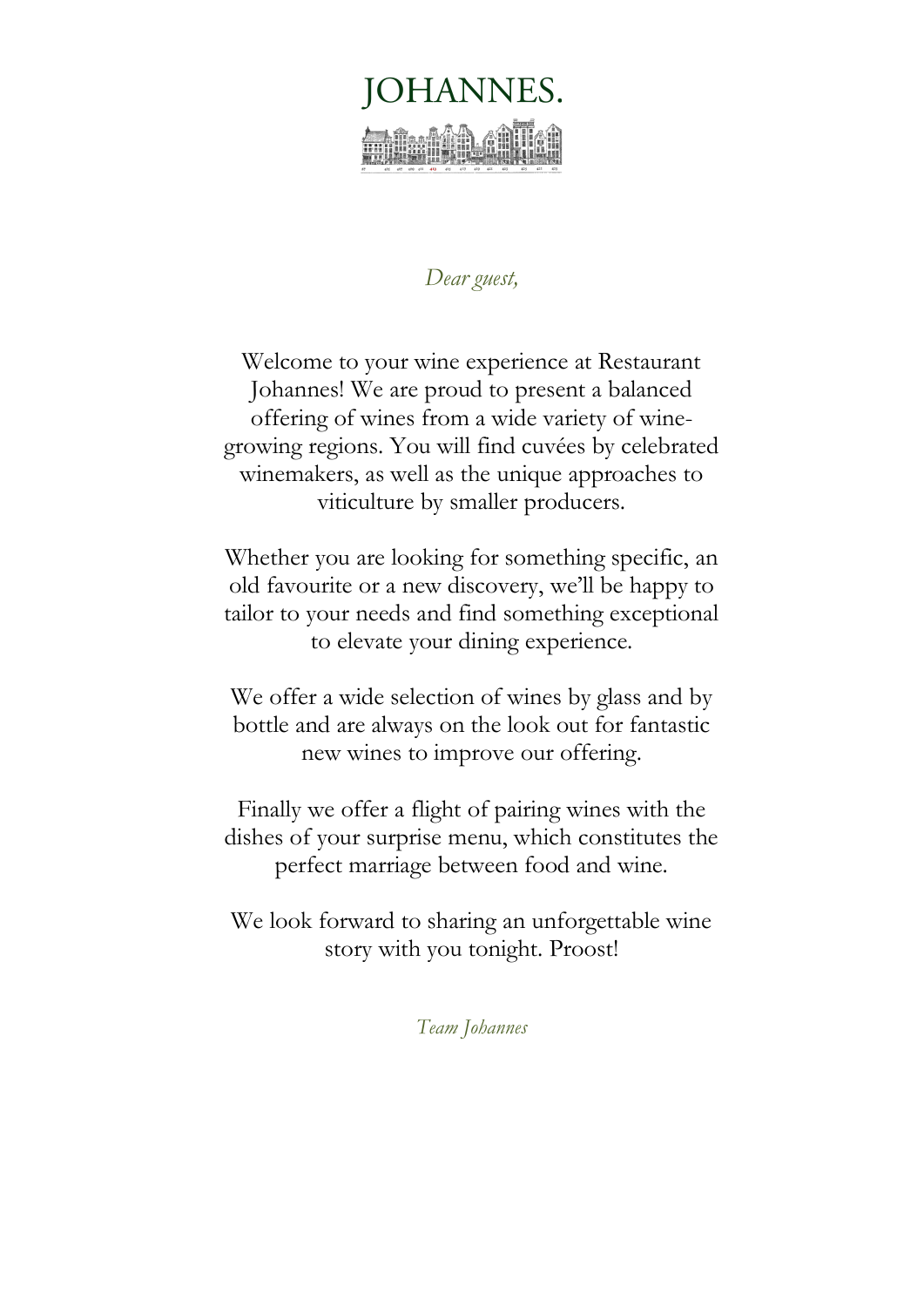

# **Champagne**

|      | France, Champagne                                                                        |     |
|------|------------------------------------------------------------------------------------------|-----|
|      | Jean-Louis Deparis, Extra Brut                                                           | 85  |
|      | Champagne (Pinot Noir, Pinot Meunier, Chardonnay)                                        |     |
|      | M. Hostomme, Perfect Blanc de Blancs, Extra Brut<br>Champagne (Chardonnay)               | 95  |
| 2005 | Béreche et Fils, La Côte, Grand Cru, Millésime<br>Champagne (Chardonnay)                 | 145 |
|      | Egly-Ouriet, Grand Cru, Rose, Brut<br>Champagne (Pinot Noir, Chardonnay)                 | 165 |
|      | David Léclapart, l'Astre 1 <sup>er</sup> Cru, Brut<br>Champagne (Chardonnay, Pinot Noir) | 200 |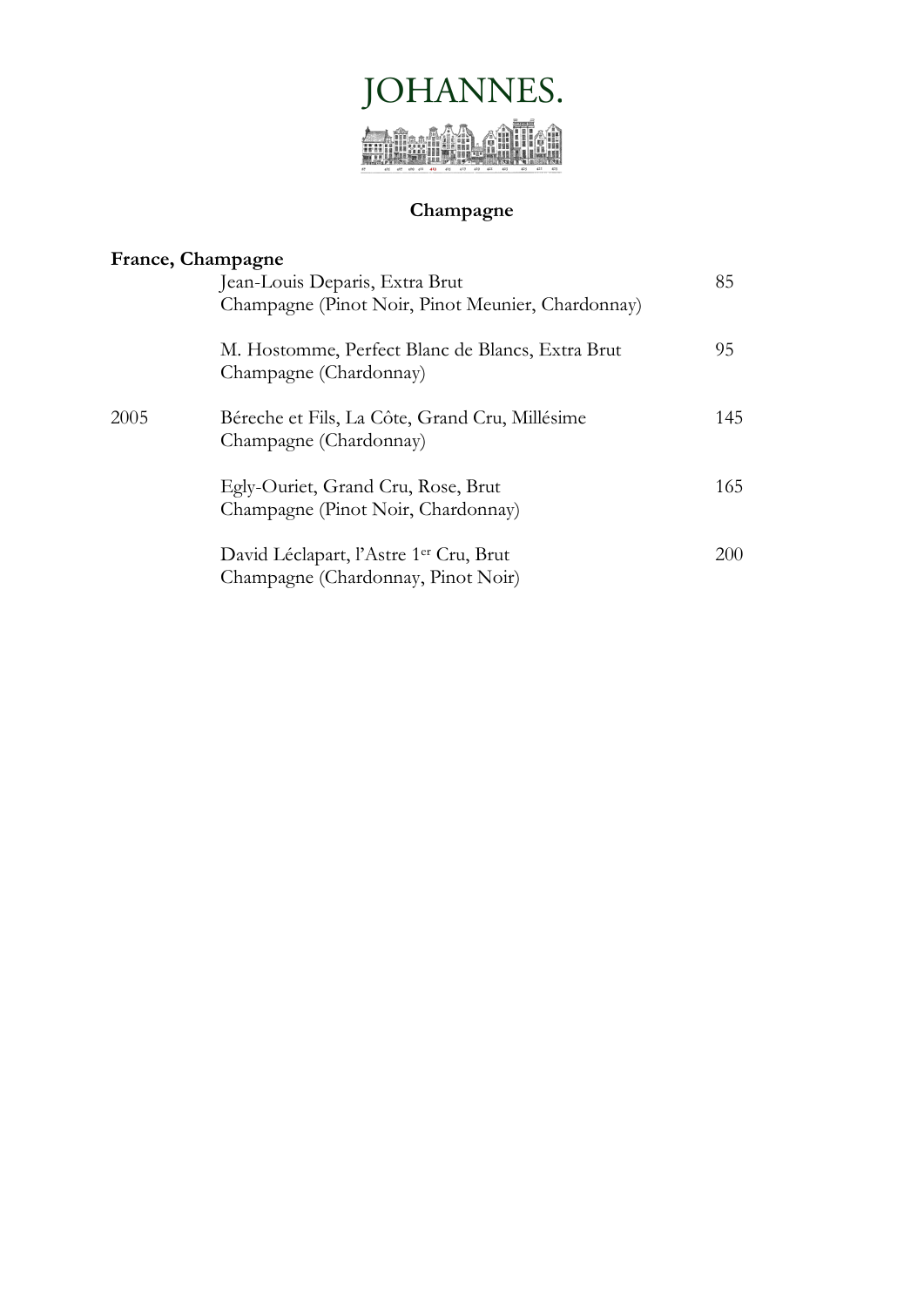

### **White**

| France<br>2017 | Pinot Gris, Grand Cru, Bestheim<br>Alsace                                                | 50 |
|----------------|------------------------------------------------------------------------------------------|----|
| 2018           | Riesling, Domaine Albert Boxler<br>Alsace                                                | 65 |
| 2020           | Touraine, Domaine Les Eglantines<br>Loire (Sauvignon Blanc)                              | 45 |
| 2018           | Vouvray 'Cuvée Silex', Vigneau-Chevreau<br><i><b>Organic</b></i><br>Loire (Chenin Blanc) | 50 |
| 2018           | Pouilly Fumé, Domaine Remy Vincent<br>Loire (Sauvignon Blanc)                            | 60 |
| 2017           | Sancerre, de Ladoucette Comte Lafond<br>Loire (Sauvignon Blanc)                          | 70 |
| 2019           | Mâcon-Villages, Louis Jadot<br>Bourgogne (Chardonnay)                                    | 45 |
| 2016           | Chablis, '1 <sup>er</sup> Cru Foret', Domaine Testut<br>Bourgogne (Chardonnay)           | 70 |
| 2016           | Santenay, Les Charmes Dessus, Domaine de Bellene<br>Bourgogne (Chardonnay)               | 70 |
| 2018           | Meursault, Les Grands Charrons, Philippe Bouzereau et Fils<br>Bourgogne (Chardonnay)     | 85 |
| 2015           | Pouilly-Fuissé, Domaine Robert-Denogent<br>Bourgogne (Chardonnay)                        | 95 |
| 2018           | Clos des Loyce, Château des Jacques<br>Beaujolais (Chardonnay)                           | 60 |
| 2018           | Condrieu, La Galopine, Delas<br>Rhône (Viognier)                                         | 95 |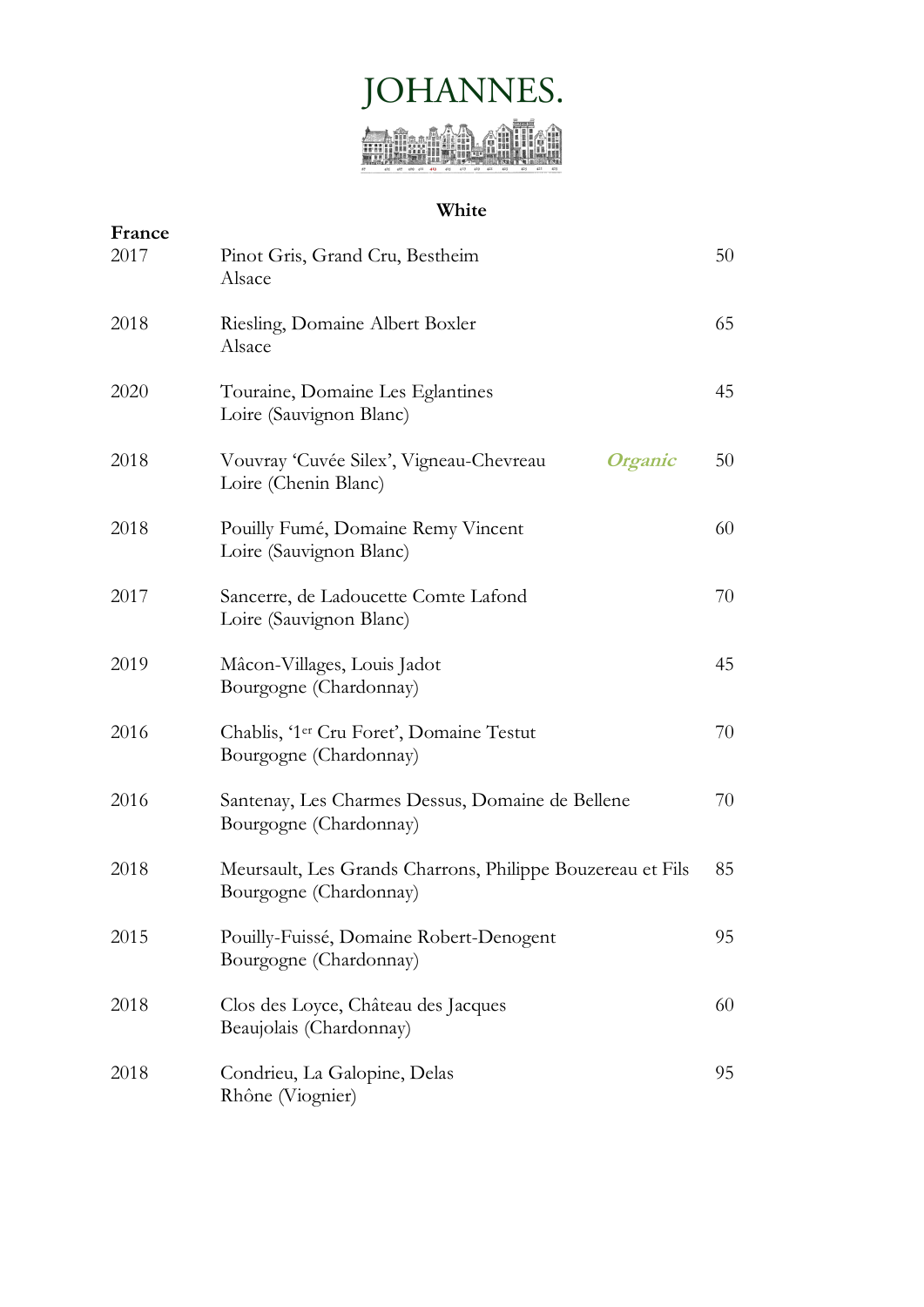# JOHANNES.

| Italy<br>2019 | Verdicchio, Pievalta, Castelli di Jesi Classico<br>Marche (Verdicchio)    | 45 |
|---------------|---------------------------------------------------------------------------|----|
| 2019          | Roero Arneis, Beni di Batasiolo<br>Piemonte (Arneis)                      | 45 |
| 2017          | Derthona, Vigneti Massa<br>Piemonte (Timorasso)                           | 65 |
| 2017          | Beyond The Clouds, Elena Walch<br>Alto-Adige (Chardonnay)                 | 70 |
| 2019          | Vistamare, Gaja, Ca' Marcanda<br>Toscana (Vermentino)                     | 60 |
| 2018          | Soave Classico, Cesari<br>Veneto (Garganega, Trebbiano, Chardonnay)       | 50 |
| Spain<br>2019 | Val do Sosego, 'Rias Baixas', Bodegas As Laxas<br>Galicia (Albarino)      | 45 |
| 2019          | Bellori, Joven<br>Rueda (Verdejo)                                         | 45 |
| 2019          | Belondrade Y Lurton, Fermentado en Barrica<br>Castilla y Leon (Verdejo)   | 90 |
| Germany       |                                                                           |    |
| 2017          | Schiefer Riesling, van Volxem<br>Mosel-Saar (Riesling)                    | 50 |
| 2019          | Riesling, Gelback Trocken, Schloss Johannisberg<br>Rheinhessen (Riesling) | 70 |
| Austria       |                                                                           |    |
| 2019          | Federspiel, Weingut Jamek<br>Wachau (Grüner Veltliner)                    | 50 |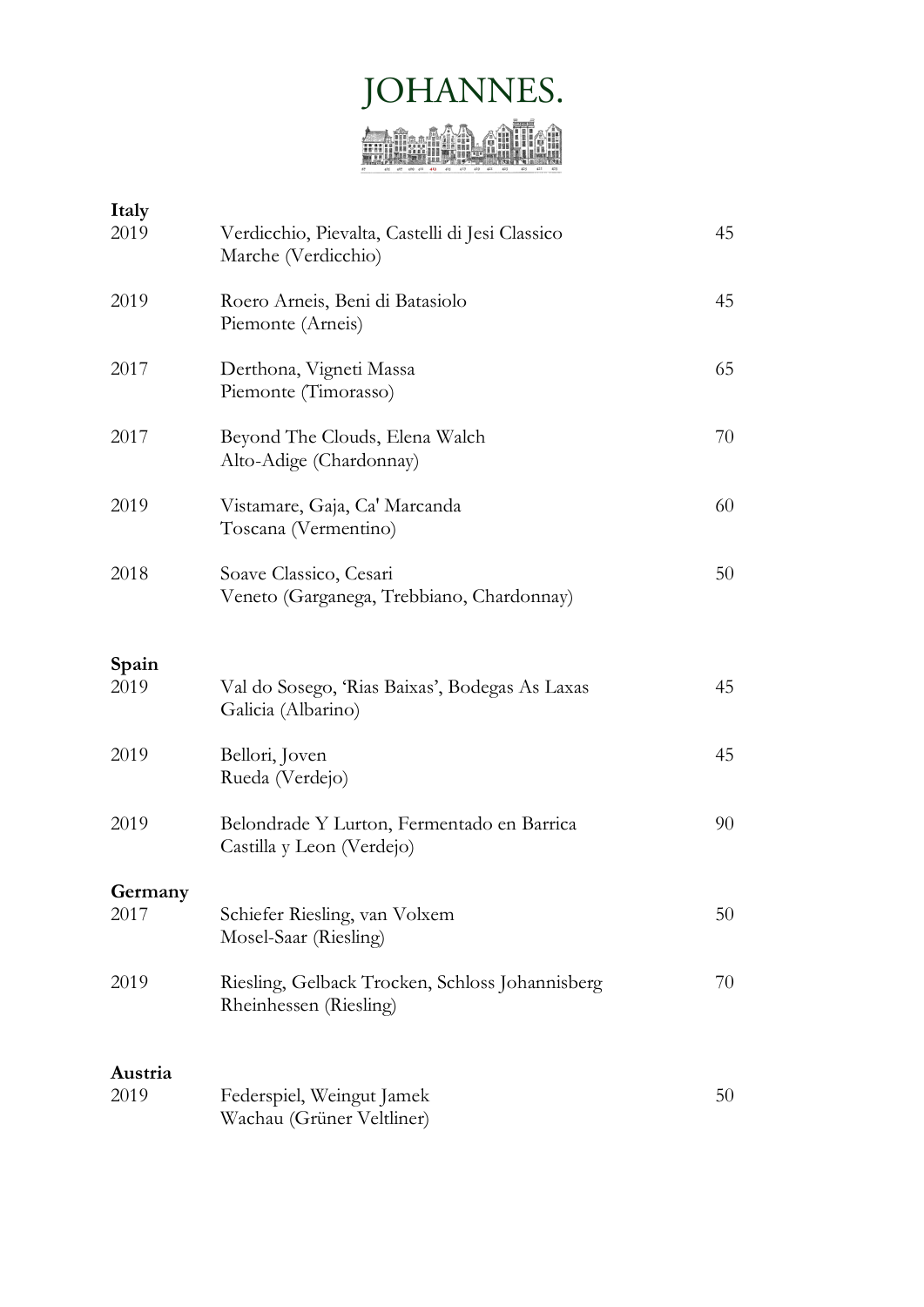

| South Africa |                                |    |
|--------------|--------------------------------|----|
| 2019         | Grande Cuvée, Boschendal       | 50 |
|              | Stellenbosch (Sauvignon Blanc) |    |
| 2020         | Courageous, Perdeberg          | 45 |
|              | Paarl (Chenin Blanc)           |    |
|              | United States of America       |    |
| 2018         | Founders' Estate, Beringer     | 60 |
|              | Napa Valley (Chardonnay)       |    |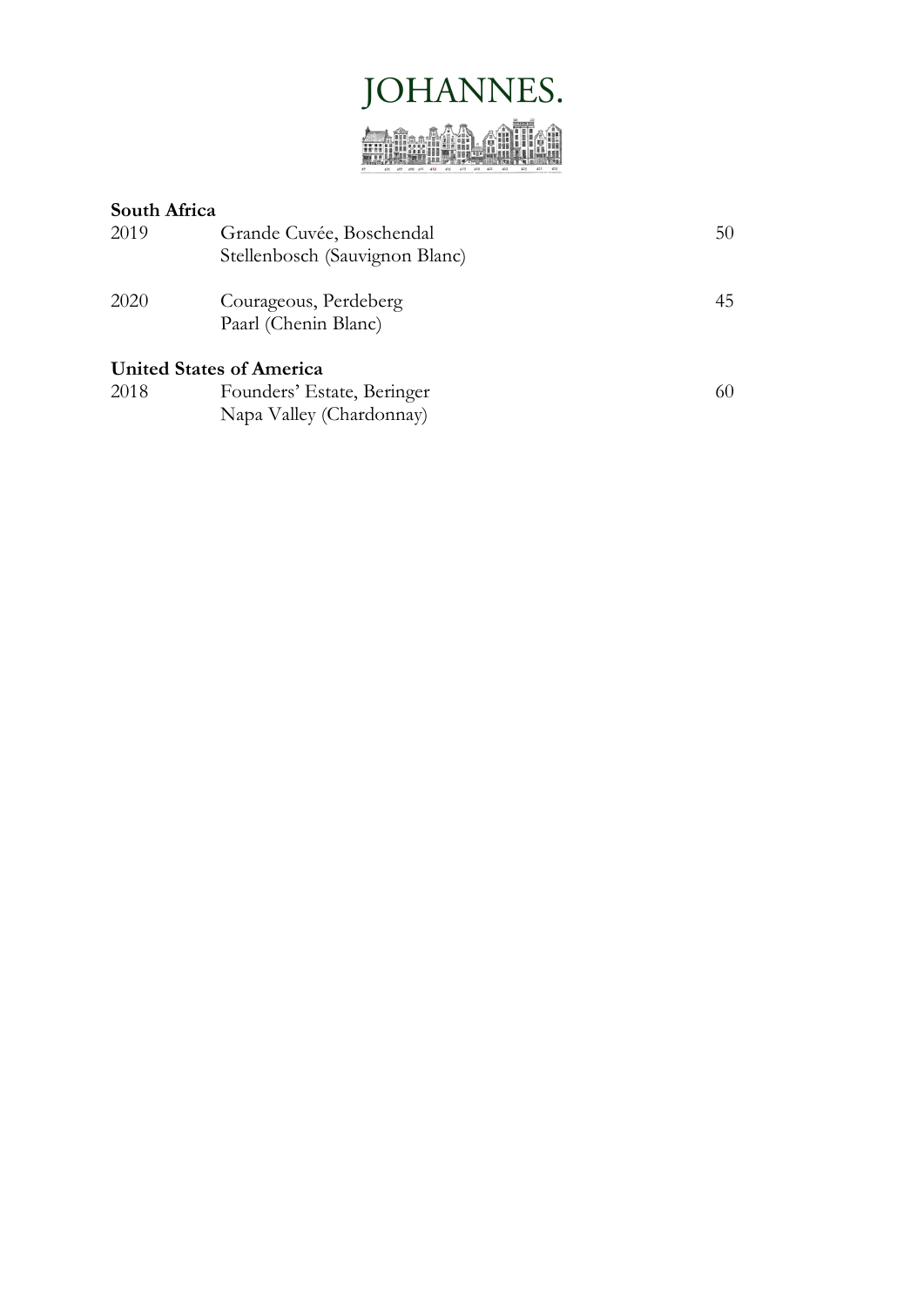

## **Red**

| France |                                                                                                                     |     |
|--------|---------------------------------------------------------------------------------------------------------------------|-----|
| 2017   | La Taupe, Domaine Chavy-Chouet<br>Bourgogne (Pinot Noir)                                                            | 55  |
| 2019   | Chassagne Montrachet, Jean-Marc Pillot<br>Bourgogne (Pinot Noir)                                                    | 65  |
| 2017   | Beaune '1 <sup>er</sup> Cru', Domaine Roche de Bellene<br>Bourgogne (Pinot Noir)                                    | 105 |
| 2016   | Gevrey Chambertin, Domaine Joseph Roty<br>Bourgogne (Pinot Noir)                                                    | 125 |
| 2016   | Moulin-a-Vent, Château des Jacques<br>Beaujolais (Gamay)                                                            | 70  |
| 2018   | Château de la Commanderie, Lalande-de-Pomerol<br>Bordeaux (Merlot, Cabernet Sauvignon)                              | 70  |
| 2016   | Château Benitey, Saint-Émilion Grand Cru<br>Bordeaux (Merlot, Cabernet Franc, Cabernet sauvignon)                   | 70  |
| 2016   | Château Chantalouette, Pomerol<br>Bordeaux (Merlot, Cabernet Sauvignon, Cabernet Franc)                             | 95  |
| 2016   | Château Lafon Rochet, Saint Estephe<br>Bordeaux (Cabernet Sauvignon, Cabernet Franc, Merlot, Petit Vendot)          | 150 |
| 2015   | Brio de Cantenac Brown, Margaux<br>2ème vin du château 160<br>Bordeaux (Cabernet Sauvignon, Merlot, Cabernet Franc) |     |
| 2017   | Crozes-Hermitage, Domaine Delas Frères<br>Rhône (syrah)                                                             | 60  |
| 2015   | Châteauneuf-du-Pape, Domaine Pierre Usseglio<br>Rhône (grenache, syrah, mourvèdre)                                  | 90  |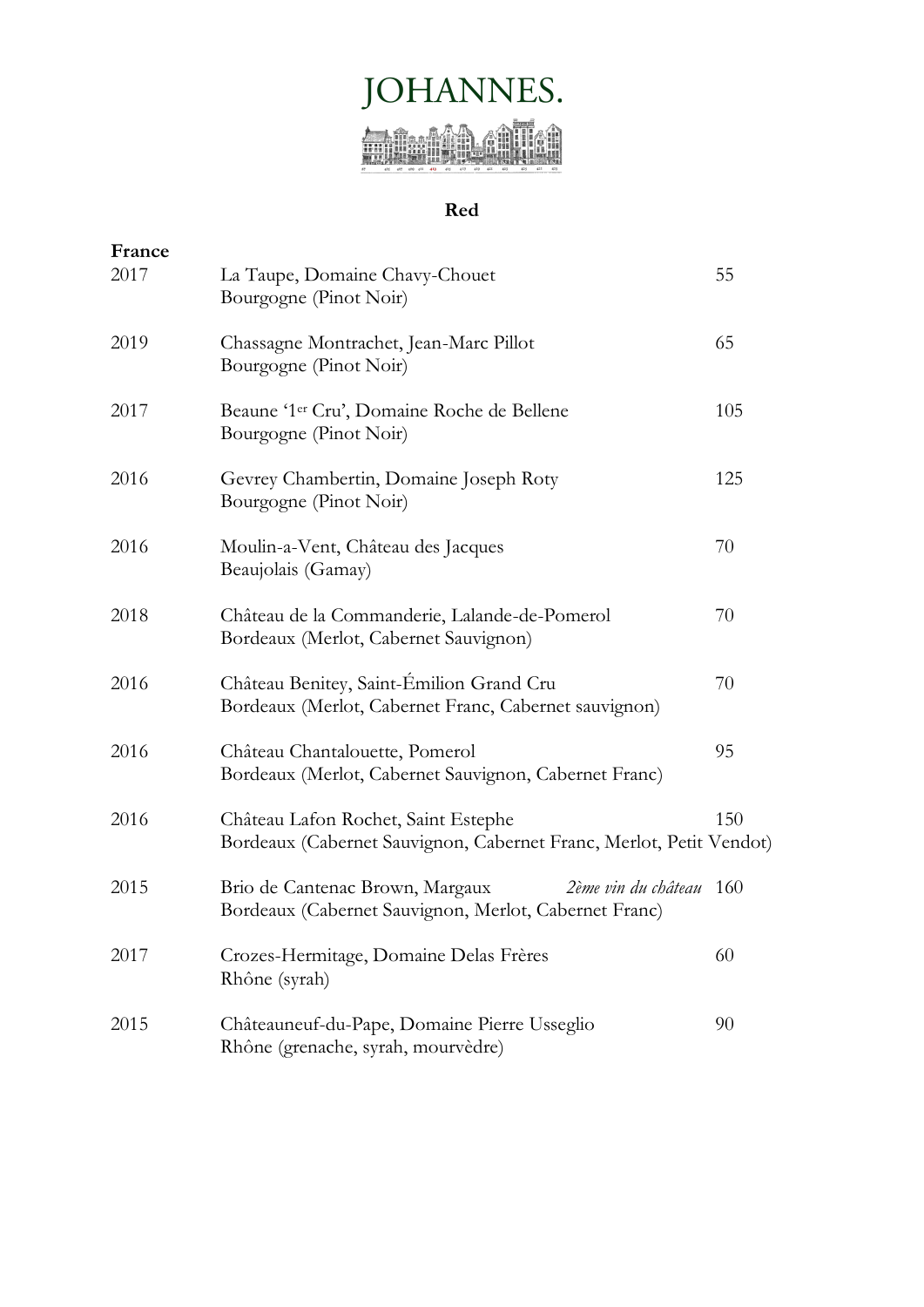# JOHANNES.

| Barbera D'Alba, Marco Porello<br>Piemonte (Barbera)                                                    | 50  |
|--------------------------------------------------------------------------------------------------------|-----|
| Roero, Giovanni Almondo<br>Piemonte (Nebbiolo)                                                         | 55  |
| Barolo, Parfada, Massolino<br>Piemonte (Nebbiolo)                                                      | 135 |
| Valpolicella Classico Superiore, Ripasso, Cesari Mara<br>Veneto (Corvina, Rondinella, Corivone)        | 60  |
| Amarone della Valpolicella, Tommasi<br>Veneto (Corvinone, Corvina, Rondinella, Croatina, Oseleta)      | 95  |
| Valtellina Superiore, Sassella<br>Lombardy (Nebbiolo)                                                  | 90  |
| Chianti Classico, San Jacopo<br>Toscana (Sangiovese)                                                   | 60  |
| Mongrana, Azienda Agricola Querciabella<br>Organic<br>Toscana (Sangiovese, Cabernet sauvignon, Merlot) | 60  |
| Fontanavecchia, Aglianico del Taburno<br>Campania (Aglianico)                                          | 45  |
|                                                                                                        |     |
| Adaro, Ribera del Duero Crianza<br>Castilla y León (Tempranillo)                                       | 50  |
| Sardon de Duero 'Seleccion Especial', Abadia Retuerta<br>Castilla y León (Syrah, Grenache)             | 75  |
| Rioja 'Gran Reserva', El Meson<br>Rioja (Temperanillo)                                                 | 65  |
| Gran Coronas, Reserva, Torres<br>Catalunya (Cabernet Sauvignon)                                        | 50  |
|                                                                                                        |     |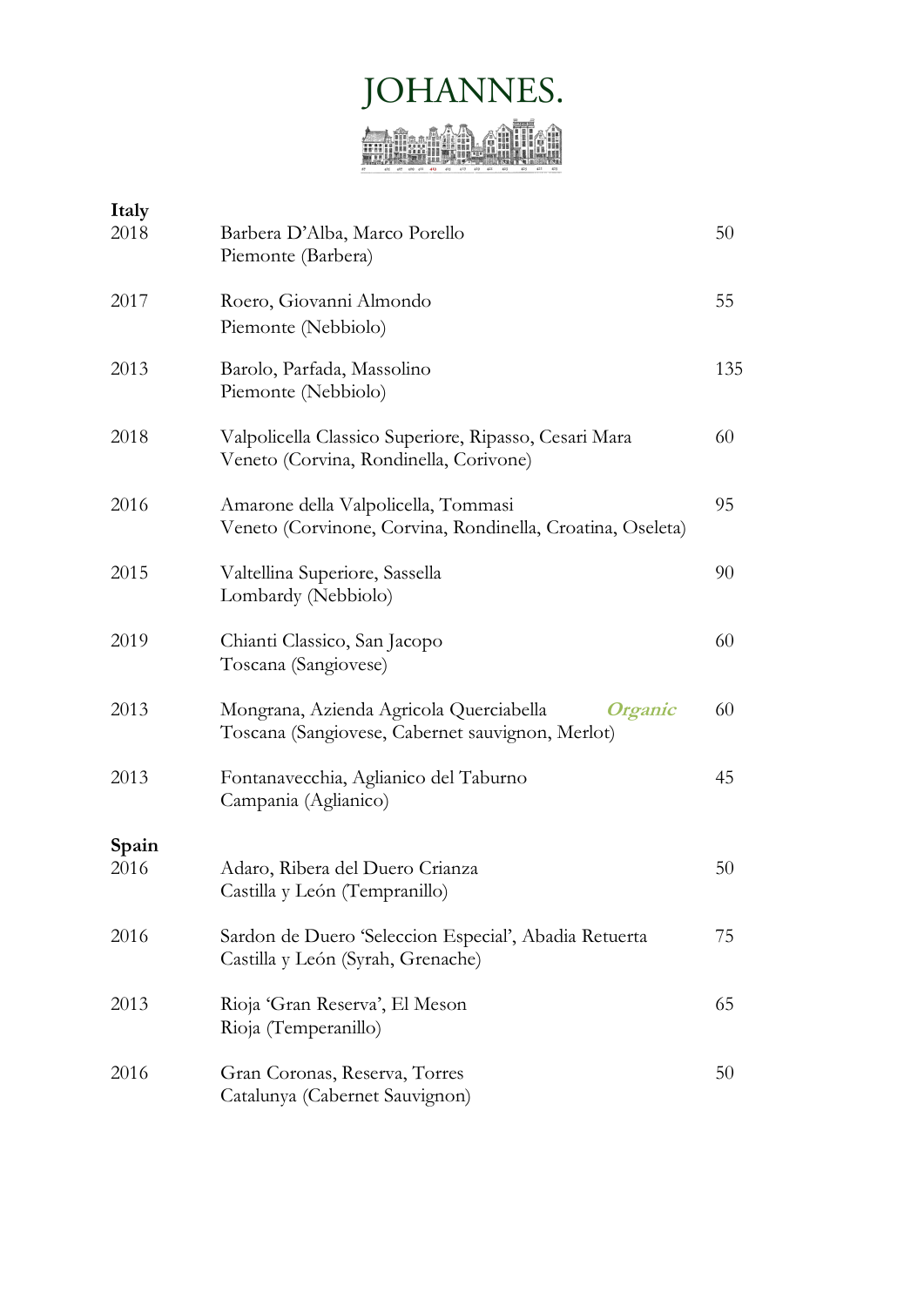

| Germany      |                                           |    |
|--------------|-------------------------------------------|----|
| 2018         | Weingut Manz<br>Baden (Spatburgunder)     | 45 |
|              |                                           |    |
| 2019         | Weingut Mayschloss                        | 50 |
|              | Ahr (Spatburgunder)                       |    |
| South Africa |                                           |    |
| 2015         | Bush Vine, Bellingham                     | 45 |
|              | Stellenbosch (Pinotage)                   |    |
| 2015         | Aaldering, Florence Barrel Selection      | 55 |
|              | Stellenbosch (Syrah)                      |    |
| 2018         | Kanonskop                                 | 90 |
|              | Stellenbosch (Pinotage)                   |    |
|              | <b>United States of America</b>           |    |
| 2019         | Megazin                                   | 60 |
|              | California (Zinfandel)                    |    |
| 2018         | St Lucia Highlands, Bernardus             | 75 |
|              | California (Pinot Noir)                   |    |
| Chile        |                                           |    |
| 2017         | Escudo Rojo, Baron Philippe de Rothschild | 45 |
|              | Valle de Maipo (Carmenére)                |    |